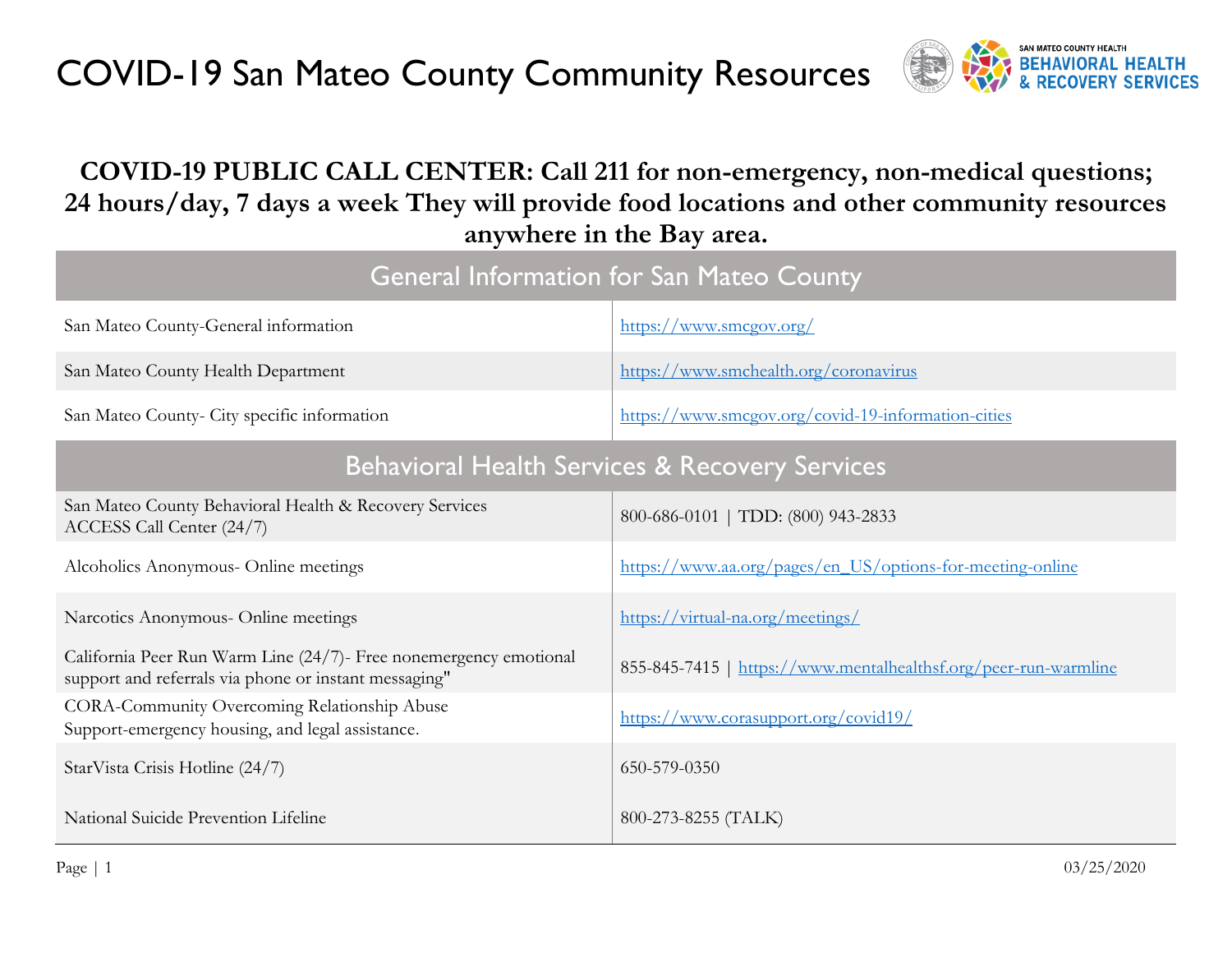

#### Peer Support Services Contact for online meeting information

| <b>NAMI</b> San Mateo                                                                                         |                                                         |                                                       | $(650)$ 639-0800   www.namisanmateo.org             |                                                                                                                                                   |                                                      |  |
|---------------------------------------------------------------------------------------------------------------|---------------------------------------------------------|-------------------------------------------------------|-----------------------------------------------------|---------------------------------------------------------------------------------------------------------------------------------------------------|------------------------------------------------------|--|
| Heart & Soul, Inc.                                                                                            |                                                         |                                                       | (650) 232-7426   www.heartandsoulinc.org            |                                                                                                                                                   |                                                      |  |
| California Clubhouse                                                                                          |                                                         |                                                       |                                                     | (650) 539-33-45   www.californiaclubhouse.org                                                                                                     |                                                      |  |
| The Barbara A. Mouton Multicultural Wellness Center                                                           |                                                         |                                                       | $(650)$ 388-8433                                    |                                                                                                                                                   |                                                      |  |
| Voices of Recovery San Mateo County                                                                           |                                                         |                                                       |                                                     | $(650)$ 802-6552   $(650)$ 289-7670   www.vorsmc.org                                                                                              |                                                      |  |
| San Mateo County Health Equity Initiatives- Online meetings that<br>offer ongoing resources and information:  |                                                         |                                                       | https://www.smchealth.org/health-equity-initiatives |                                                                                                                                                   |                                                      |  |
|                                                                                                               | Regional Food Distribution Services & Financial Support |                                                       |                                                     |                                                                                                                                                   |                                                      |  |
| California Employment Development Department-information about<br>filing for unemployment & paid family leave |                                                         | https://www.edd.ca.gov/about_edd/coronavirus-2019.htm |                                                     |                                                                                                                                                   |                                                      |  |
| United Way- COVID-19 Community Economic Relief Fund to help with<br>bills, rent and food                      |                                                         |                                                       | 1-866-211-9966                                      |                                                                                                                                                   |                                                      |  |
| <b>Service</b>                                                                                                | Population<br>served                                    | Agency/Program                                        |                                                     | <b>Contact Name/Logistics</b>                                                                                                                     | Contact<br>Information                               |  |
| <b>North County</b>                                                                                           |                                                         |                                                       |                                                     |                                                                                                                                                   |                                                      |  |
| Essential services, including<br>groceries, housing<br>assistance, and other critical<br>services             | Everyone                                                | Pacifica Resource Center                              |                                                     | Monday 9:00a-12:30p<br>Tuesday 9:00a-12:30p<br>Wednesday 1:30p-7:00p<br>Thursday 1:30p-5:00p<br>Friday 9:00a-1:00p<br>*Call in advance to sign up | 2070 Francisco Blvd.<br>Pacifica, CA<br>650-738-7470 |  |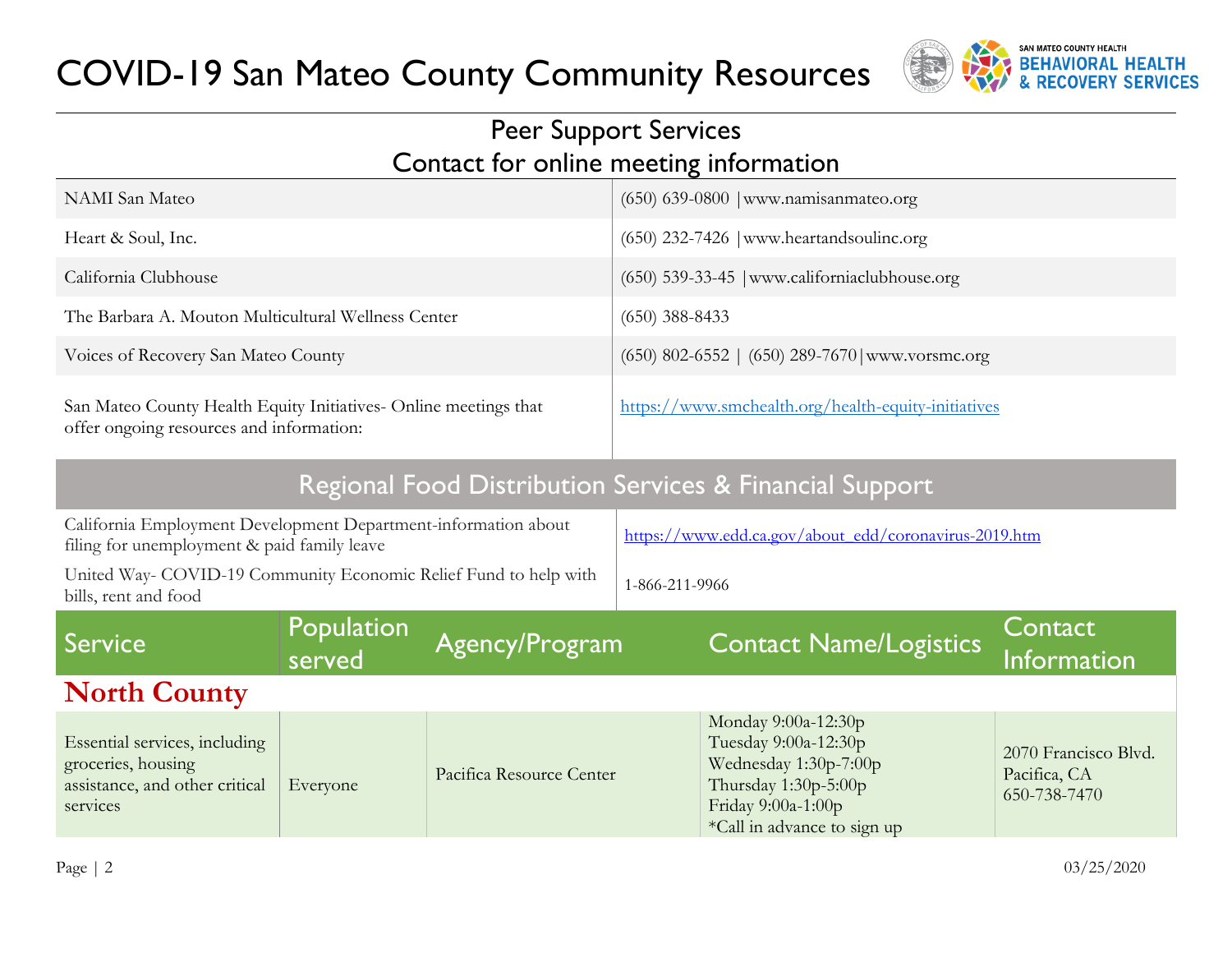

|                                                                                                                                                              |          |                                                  | *Weekly grocery delivery available                                   |                                                                                                                                    |
|--------------------------------------------------------------------------------------------------------------------------------------------------------------|----------|--------------------------------------------------|----------------------------------------------------------------------|------------------------------------------------------------------------------------------------------------------------------------|
| Family Harvest                                                                                                                                               | Everyone | Pacifica Resource Center<br>American Legion Hall | 4 <sup>th</sup> Wednesday of the month<br>Call in advance to sign up | 555 Buel Ave<br>Pacifica, CA 94044<br>650-738-7470                                                                                 |
| Shelter Placement for the<br>homeless, Assistance with<br>Utility bills, and Food<br>Pantry                                                                  | Everyone | Daly City Community Center                       | Drop in or call for appointment                                      | $350 - 90$ th Street -<br>First Floor<br>Daly City, CA 94014<br>650-991-8007<br>$\rightarrow$ Daly City<br><b>Community Center</b> |
| <b>Breakfast</b>                                                                                                                                             | Homeless | Catholic Worker Hospitality House                | Tuesday-Friday Take out Breakfast                                    | 555 W. San Bruno<br>Ave.<br>San Bruno<br>650-827-0706                                                                              |
| Although the libraries are closed,<br>staff still works. Students can<br>check out material online using<br>their library cards or to get<br>temporary cards | Everyone | Libraries                                        | Check out online books, games, and<br>other resources for children.  | Check here: Sign up<br>online<br>Check here: San Mateo<br><b>County Libraries</b>                                                  |
| School lunch pick up<br>locations                                                                                                                            | Students | <b>Bayshore Elementary School</b>                | Monday - Friday March 16 - April 3<br>from 10:00am-12:00pm           | 155 Oriente St,<br>Daly City                                                                                                       |
|                                                                                                                                                              | Students | El Camino High School                            | Monday - Friday March 16 - April 3<br>from 11:00am-1:00pm            | 1320 Mission Rd,<br>South San Francisco                                                                                            |
|                                                                                                                                                              | Students | South San Francisco High School                  | Monday - Friday March 16 - April 3<br>from 11:00am-1:00pm            | 400 B St<br>South San Francisco                                                                                                    |
|                                                                                                                                                              | Students | Parkway Middle School                            | Monday - Friday March 16 - April 3<br>from 11:00am-1:00pm            | 650 Sunset Dr<br>South San Francisco                                                                                               |
|                                                                                                                                                              | Students | Westborough Middle School                        | Monday - Friday March 16 - April 3<br>from 11:00am-1:00pm            | 2570 Westborough<br><b>B</b> lvd<br>South San Francisco                                                                            |
|                                                                                                                                                              | Students | Daniel Webster Elementary                        | Monday - Friday March 16 - April 3<br>from 8:00am-1:00pm             | 425 El Dorado Drive<br>Daly City                                                                                                   |
|                                                                                                                                                              | Students | Benjamin Franklin Middle School                  | Monday - Friday March 16 - April 3<br>from $8:00$ am-1:00pm          | 700 Stewart Avenue<br>Daly City                                                                                                    |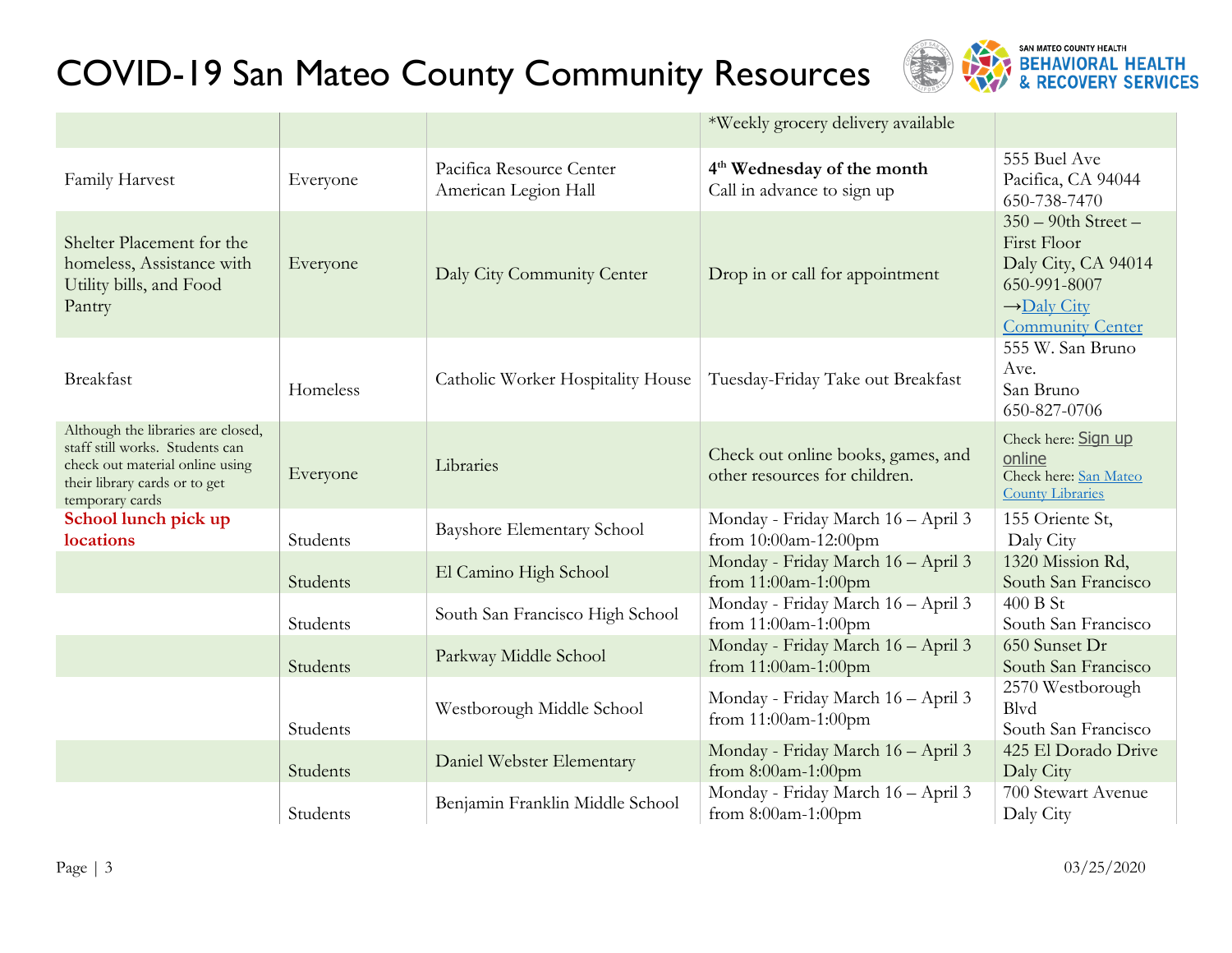

|                                             | Students | Thomas R. Pollicita Middle School        | Monday - Friday March 16 - April 3<br>from 8:00am-1:00pm                                                               | 550 East Market<br>Street<br>Daly City |
|---------------------------------------------|----------|------------------------------------------|------------------------------------------------------------------------------------------------------------------------|----------------------------------------|
|                                             | Students | Sunset Ridge School                      | Monday - Friday March 18 - April 3<br>from 11:00am-1:00pm                                                              | 340 Inverness Dr<br>Pacifica           |
| Click here:<br>Pacifica Schools Information | Students | Terranova High School                    | Monday - Friday March 18 - April 3<br>from 11:00am-1:00pm                                                              | 1450 Terra Nova<br>Blvd.<br>Pacifica   |
|                                             | Students | Cabrillo Elementary School               | Monday - Friday March 18 - April 3<br>from 11:00am-1:00pm                                                              | 601 Crespi Dr.<br>Pacifica             |
|                                             | Students | Taylor Middle School                     | Monday - Friday March 18 - April 3<br>from 11:30am-12:30pm                                                             |                                        |
|                                             | Students | Lomita Park Elementary                   | Monday - Friday March 18 - April 3<br>from 11:30am-12:30pm                                                             | 200 Santa Helena Ave<br>San Bruno      |
|                                             | Students | Meadows Elementary                       | Monday - Friday March 18 - April 3<br>from 11:30am-12:30pm                                                             | 1101 Helen Dr<br>Millbrae              |
|                                             | Students | Mills High School                        | Monday - Friday March 16 - April 3<br>from 11:00am-1:00pm                                                              | 400 Murchinson Dr.<br>Millbrae         |
|                                             | Students | Rollingwood Elementary                   | Monday - Thursday March 16 - April<br>$\mathfrak{Z}$<br>from 11:00am-1:00pm (Friday meal will be given<br>on Thursday) | 2500 Cottonwood Dr.<br>San Bruno       |
|                                             | Students | Allen Elementary                         | Monday - Thursday March 16 - April<br>$\mathfrak{Z}$<br>from 11:00am-1:00pm (Friday meal will be given<br>on Thursday) | 875 Angus Ave W<br>San Bruno           |
|                                             | Students | John Muir                                | Monday - Thursday March 16 - April<br>$\overline{3}$<br>from 11:00am-1:00pm (Friday meal will be given<br>on Thursday) | 130 Cambridge Lane<br>San Bruno        |
|                                             | Students | San Bruno Park Pre-School<br>& Belle Air | Monday - Thursday March 16 - April<br>$\mathfrak{Z}$<br>from 11:00am-1:00pm (Friday meal will be given<br>on Thursday) | 450 $3rd$ Ave<br>San Bruno             |
|                                             | Students | Portola Elementary                       | Monday - Thursday March 16 - April<br>$\overline{3}$                                                                   | 300 Amador Ave<br>San Bruno            |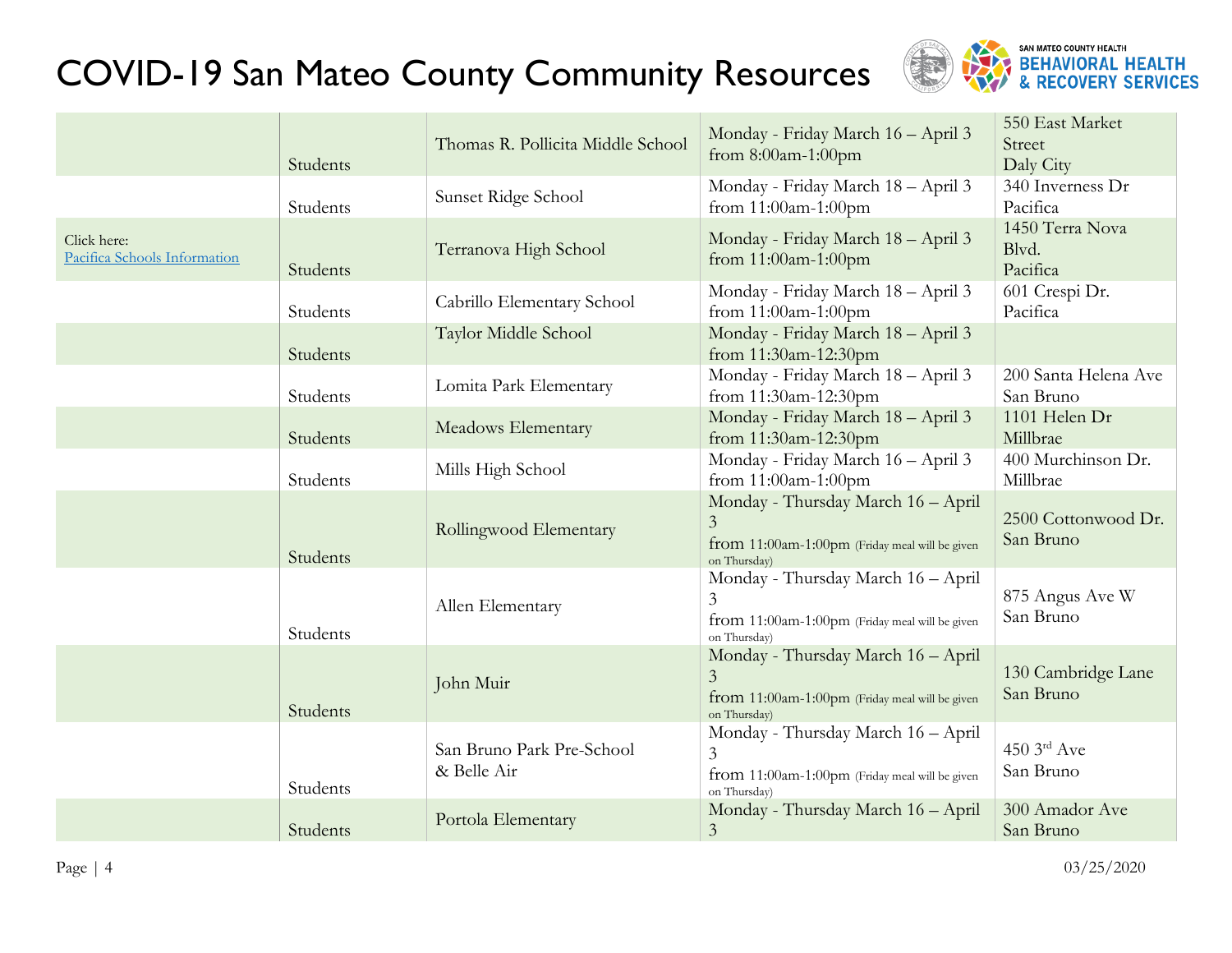

|                                                                                                   |                      |                                             | from 11:00am-1:00pm (Friday meal will be given<br>on Thursday)                                            |                                                                                                                       |
|---------------------------------------------------------------------------------------------------|----------------------|---------------------------------------------|-----------------------------------------------------------------------------------------------------------|-----------------------------------------------------------------------------------------------------------------------|
|                                                                                                   | Students             | Parkside Middle School                      | Monday - Thursday March 16 - April<br>3<br>from 11:00am-1:00pm (Friday meal will be given<br>on Thursday) | 1801 Niles Ave<br>San Bruno                                                                                           |
| Service                                                                                           | Population<br>served | Agency/Program                              | <b>Contact Name/Logistics</b>                                                                             | Contact<br>Information                                                                                                |
| <b>Central County</b>                                                                             |                      |                                             |                                                                                                           |                                                                                                                       |
| Community Pantry                                                                                  | Everyone             | Call Primrose<br>Grocery Assistance Program | Drop in or call<br>Monday-Friday from 9:00am-2:45pm                                                       | 139 Primrose Rd<br>Burlingame<br>650-342.2255                                                                         |
| Food Pantry, Shelter,<br>Assistance with Utility Bills                                            | Everyone             | Samaritan House                             | Drop in or call - Monday-Friday<br>9:00am-12:00pm & 1:00pm-4:00pm                                         | 4031 Pacific Boulevard<br>San Mateo 650-347-<br>3648                                                                  |
| Pick up food                                                                                      | Everyone             | St. Vincent de Paul                         | Mon, Wed, & Fri from 10:00am -<br>11:00am & 6:00pm-8:00pm                                                 |                                                                                                                       |
| Library: online books,<br>music, movies, magazines<br>and newspapers, homework<br>help, and more. | Everyone             | San Mateo Library                           | Closed to the Public. Only online<br>resources                                                            | 55 West 3rd Ave<br>San Mateo 650-522-<br>7802<br>For San Mateo Library<br>Resources click here:<br><b>View Online</b> |
| Food                                                                                              | Everyone             | Second Harvest Food Bank                    | Call in advance for pick up food<br>locations<br>$8:00am - 5:00pm$                                        | 1051 Bing St, San<br>Carlos, 94070<br>650-610-0800 or<br>1800-984-3663<br>Text "GETFOOD"<br>to 408-455-5181           |
| School lunch pick up<br>locations                                                                 | Students             | College Park Elementary                     | Monday - Friday March 16 - April 3<br>from 11:30am-1:00pm                                                 | 715 A Indian Avenue<br>San Mateo                                                                                      |
| For updates from SM,<br>Burlingame, Millbrae, San Bruno,                                          | Students             | <b>Foster City Elementary</b>               | Monday - Friday March 16 - April 3<br>from 11:30am-1:00pm                                                 | 461 Beach Park<br>Boulevard                                                                                           |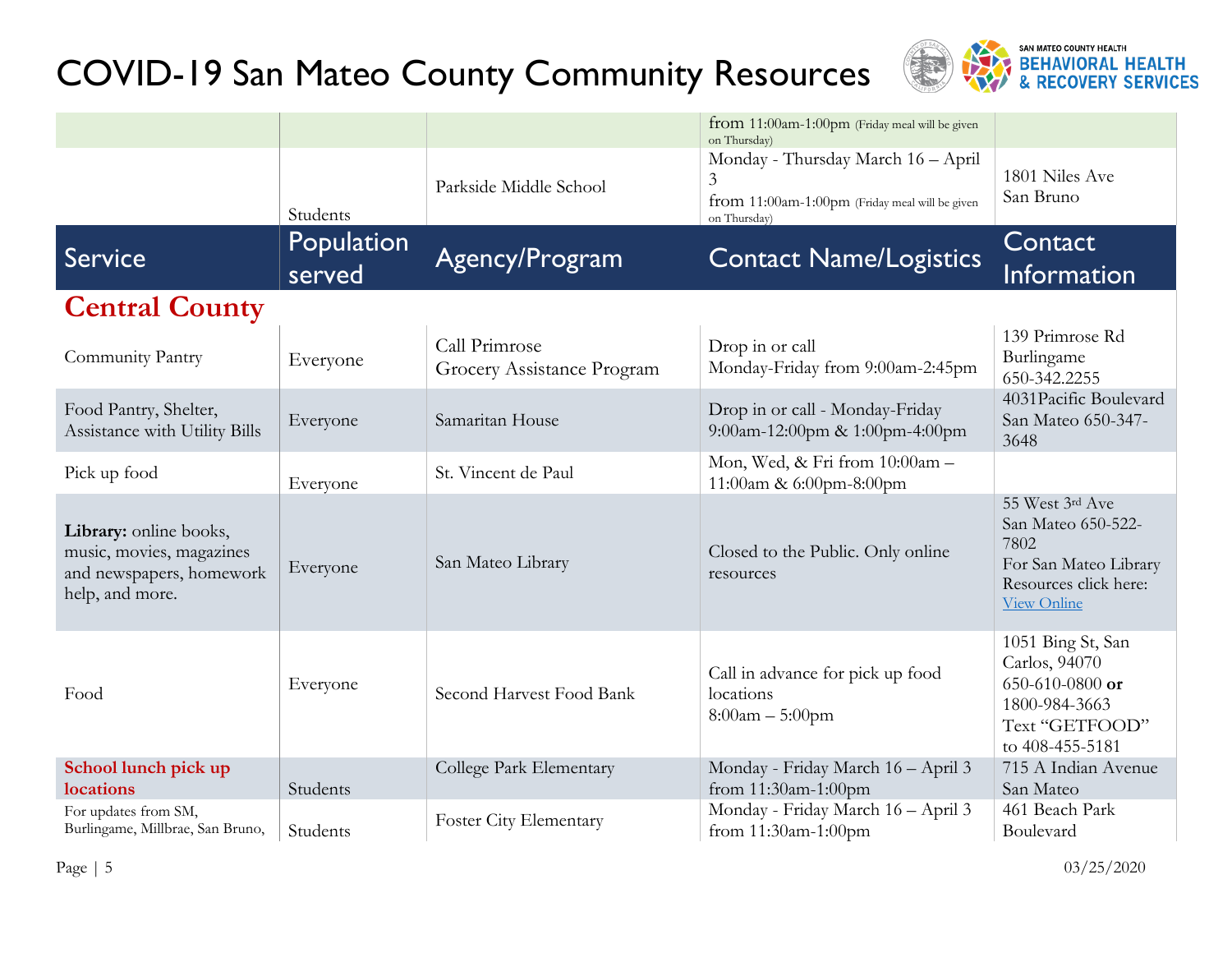

| and Foster City press here: School<br>pick-up food information                        |            |                            |                                                                                                                                                                                          | Foster City                                          |
|---------------------------------------------------------------------------------------|------------|----------------------------|------------------------------------------------------------------------------------------------------------------------------------------------------------------------------------------|------------------------------------------------------|
|                                                                                       | Students   | Laurel Elementary          | Monday - Friday March 16 - April 3<br>from 11:30am-1:00pm                                                                                                                                | 316 36th Avenue<br>San Mateo                         |
|                                                                                       | Students   | <b>LEAD</b> Elementary     | Monday - Friday March 16 - April 3<br>from 11:30am-1:00pm                                                                                                                                | 949 Ocean View Ave<br>San Mateo                      |
| https://www.smuhsd.org/Page/1<br>2136                                                 | Students   | Mills High School          | During the school closure ANYONE<br>18 and under can receive grab and go<br>breakfast and lunch Food pick up<br>location from Monday-Friday 11:00-<br>1:00pm -March $16 -$ April $3rd$ . | on Sequoia Avenue<br>Side                            |
|                                                                                       | Students   | San Mateo High School      | Food pick up location                                                                                                                                                                    | on Poplar Avenue<br>Side                             |
| <b>Service</b>                                                                        | Population | Agency/Program             | <b>Contact Name/Logistics</b>                                                                                                                                                            | <b>Contact</b>                                       |
|                                                                                       | served     |                            |                                                                                                                                                                                          | <b>Information</b>                                   |
| <b>South County</b>                                                                   |            |                            |                                                                                                                                                                                          |                                                      |
| Food distribution and<br>hygiene kits                                                 | Everyone   | Catholic Worker House      | Food: Any time before 6pm<br>Produce:10:00am-11:00am                                                                                                                                     | 545 Cassia St.<br>Redwood City 94063<br>650-366-4415 |
| <b>Emergency Food</b><br>Distribution, Shelter, Rent,<br>and Utility Bills Assistance | Everyone   | Fair Oaks Community Center | *Call to confirm days<br>Monday to Friday 8:00am-5:00pm<br>(For Rental Assistance a member of<br>the family has to have SSI)                                                             | 2600 Middlefield Rd.<br>Redwood City<br>650-780-7508 |
| Food Distribution                                                                     | Everyone   | Salvation Army             | Monday-Thursday 9:00am-4:30pm<br>*Food Distribution only from 9:00am-<br>12:00pm                                                                                                         | 660 Veterans Blvd,<br>Redwood City<br>650-368-4643   |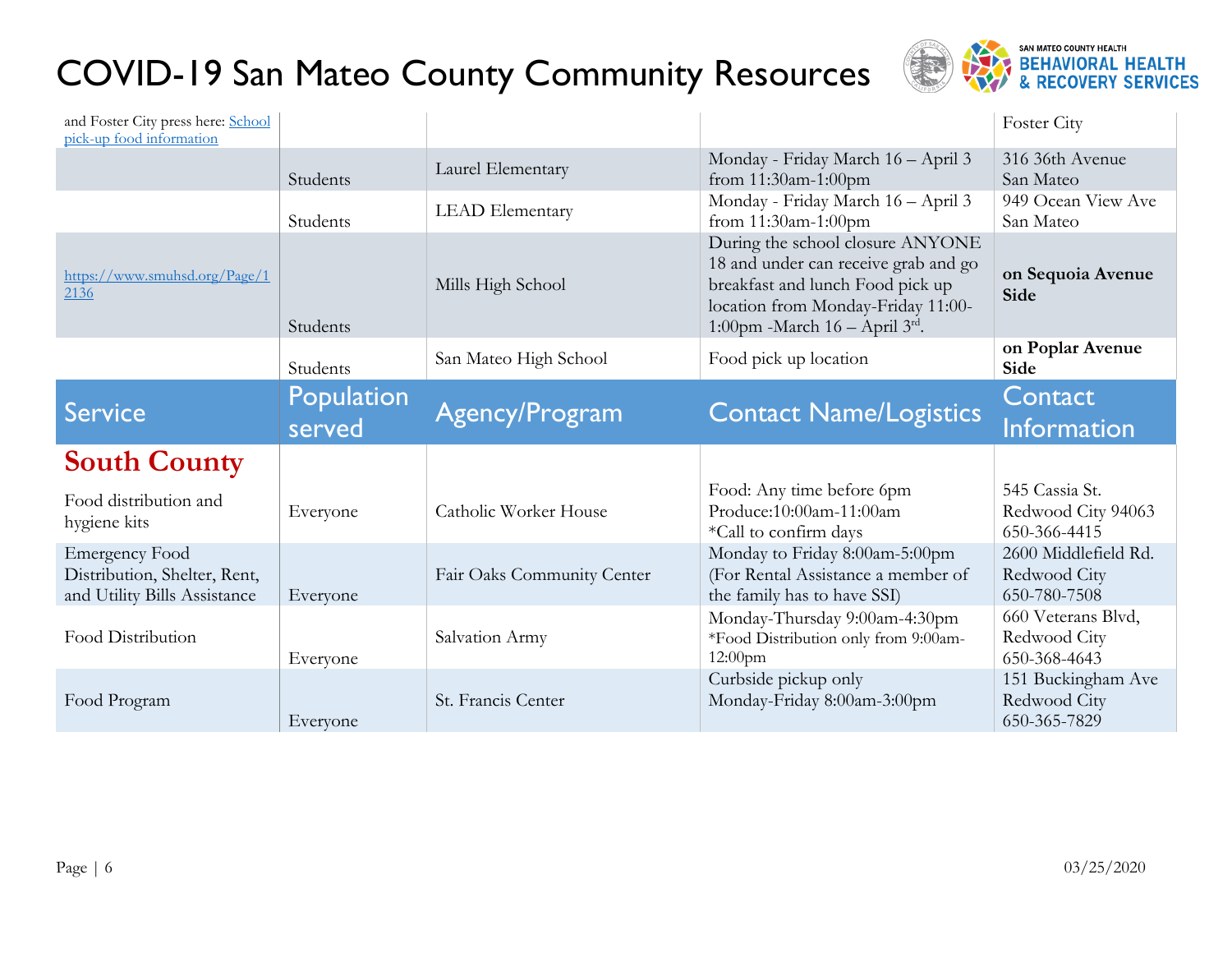

| School lunch pick up<br>locations             | Students<br>*Students will need<br>to provide their<br>name, student ID #<br>and campus site to<br>receive their meal. | Menlo Atherton High School<br>Woodside High School<br>Sequoia High School<br>Carlmont High School<br>Redwood High School<br><b>TIDE</b> Academy | M-F from March 16 to April 3.<br>Breakfast and lunch continue to be<br>provided to students during this time.<br>All campuses will be providing<br>packaged meals for student or parent<br>pick-up from 10 a.m. - 1 p.m. | Pick up at the school<br>the student is<br>attending to.                                                      |
|-----------------------------------------------|------------------------------------------------------------------------------------------------------------------------|-------------------------------------------------------------------------------------------------------------------------------------------------|--------------------------------------------------------------------------------------------------------------------------------------------------------------------------------------------------------------------------|---------------------------------------------------------------------------------------------------------------|
|                                               | Students                                                                                                               | Hoover School Elementary School<br>Garfield School Elementary School<br>Henry Ford Elementary School                                            | Breakfast and lunch for pick-up<br>Monday-Friday 10:00am-12:00pm                                                                                                                                                         | *Anyone under the age<br>of 18 can obtain free<br>meals and the USDA<br>requires that children be<br>present. |
| <b>Service</b>                                | Population<br>served                                                                                                   | Agency/Program                                                                                                                                  | <b>Contact Name/Logistics</b>                                                                                                                                                                                            | Contact,<br>Information                                                                                       |
| <b>EPA/Menlo Park</b>                         |                                                                                                                        |                                                                                                                                                 |                                                                                                                                                                                                                          |                                                                                                               |
| Food distribution                             | Everyone                                                                                                               | Nuestra Casa, Second Harvest<br>Food Bank and SMC Office of<br>Sustainability                                                                   | $1st$ & $3rd$ Saturdays 11:00am-1:00pm                                                                                                                                                                                   | 1842 West Bayshore<br>Rd. & 4 Newell Ct.<br><b>EPA</b><br>650-330-7493                                        |
| Food distribution                             | Everyone                                                                                                               | Nuestra Casa, Second Harvest<br>Food Bank and SMC Office of<br>Sustainability                                                                   | 2 <sup>nd</sup> & 4 <sup>th</sup> Saturdays 11:00am-1:00pm                                                                                                                                                               | 1928 Cooley Ave.<br>1991 Manhattan Ave.<br>445 E. O'Keefe St.<br><b>EPA</b><br>650-330-7493                   |
| Food distribution                             | Everyone                                                                                                               | Ecumenical Hunger Program                                                                                                                       | Tuesdays, Wednesdays and Thursdays<br>from $10:00$ am $- 12:00$ pm.<br>Residents can drive to the parking lot<br>and they will be given a box of food<br>without getting out of the car                                  | 2411 Pulgas Ave, EPA<br>650-323 -7781                                                                         |
| Rent, utilities, and car repair<br>assistance |                                                                                                                        | Good Samaritan House South                                                                                                                      | Walk-in for EPA and Menlo Park<br>residents                                                                                                                                                                              | 1852 Bay Road<br>East Palo Alto<br>650-294-4312                                                               |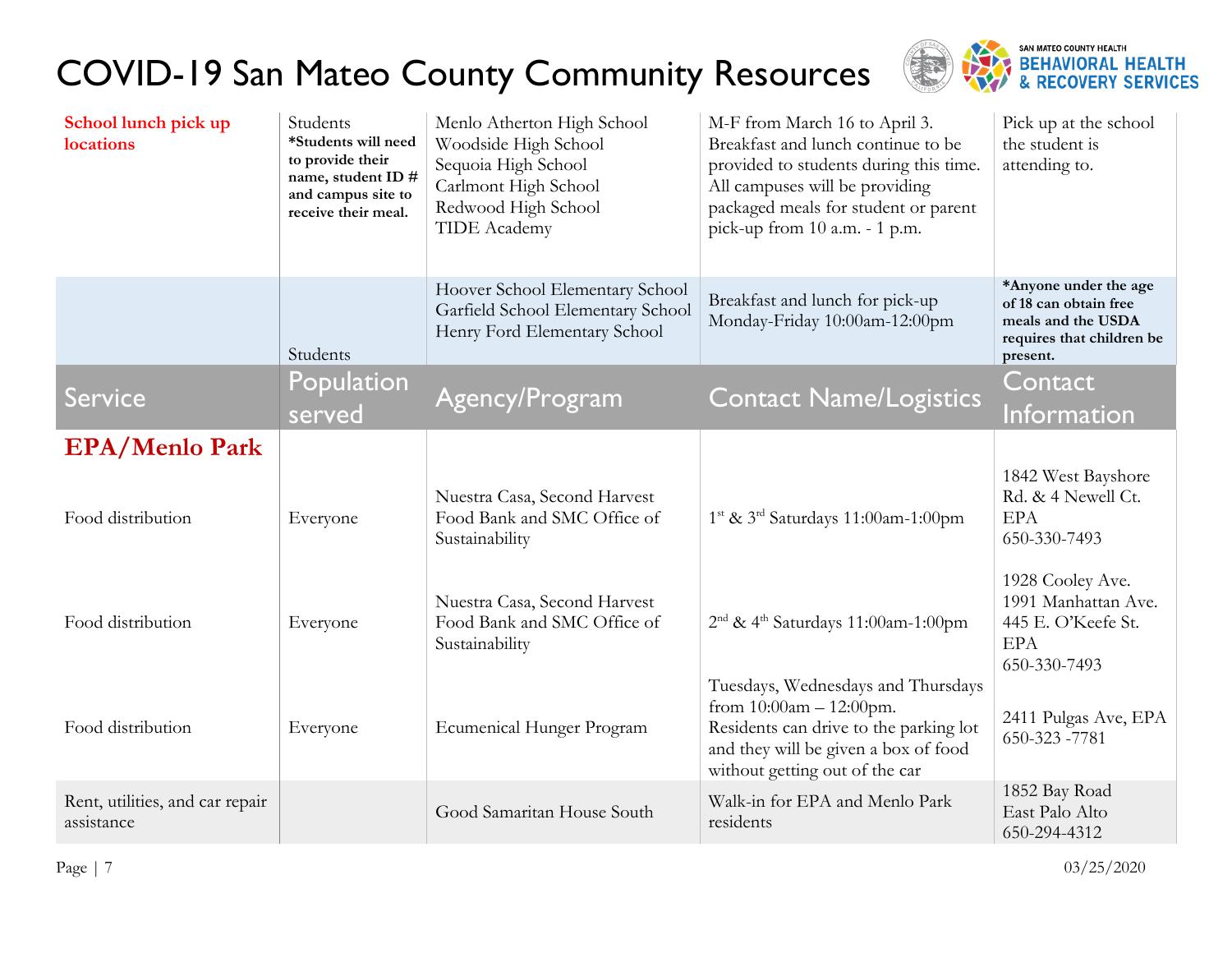

|                                                                                                                                                                                                                                                                |                                                      |                                                                                   | M, T, W, & F from 9:00am - 5:00pm.<br>And Thursdays from 9:00am -<br>$12:00$ pm                                                                                                                                           |                                                                                                              |
|----------------------------------------------------------------------------------------------------------------------------------------------------------------------------------------------------------------------------------------------------------------|------------------------------------------------------|-----------------------------------------------------------------------------------|---------------------------------------------------------------------------------------------------------------------------------------------------------------------------------------------------------------------------|--------------------------------------------------------------------------------------------------------------|
| School lunch pick up<br>locations                                                                                                                                                                                                                              | Students<br>Students                                 | <b>Belle Haven</b><br>Brentwood                                                   | March 16- March 26 10am – 1pm.<br>*If students/parents are not able to pick<br>up the meals at one of the school sites,                                                                                                   | 415 Ivy Drive<br>Menlo Park, CA<br>2086 Clarke Avenue<br>East Palo Alto, CA                                  |
|                                                                                                                                                                                                                                                                | Students                                             | Costano                                                                           | they can contact the Transportation<br>Department at 650-329-2800 extension<br>60172 for the option to have the meals<br>delivered to their home. The delivery                                                            | 2695 Fordham Street<br>East Palo Alto, CA                                                                    |
|                                                                                                                                                                                                                                                                | Students                                             | Los Robles Ronald                                                                 | windows on Monday, Tuesday, Thursday,<br>and Friday will be 7:00 A.M. to 8:30 A.M.                                                                                                                                        | 2033 Pulgas Avenue<br>East Palo Alto, CA                                                                     |
|                                                                                                                                                                                                                                                                | Students                                             | Mcnair                                                                            | for breakfast and 2:45 P.M. to 4:30 P.M.<br>for lunch. The delivery windows on                                                                                                                                            | 2450 Ralmar Avenue<br>East Palo Alto, CA                                                                     |
|                                                                                                                                                                                                                                                                | Students                                             | Ravenswood<br>Middle School<br>Willow                                             | Wednesday will be 7:00am to 8:30am for<br>breakfast and 12:45 P.M. to 2:30 P.M. for<br>lunch.                                                                                                                             | 620 Willow<br>Menlo Park, CA                                                                                 |
|                                                                                                                                                                                                                                                                | Students                                             | Eats Palo Alto Academy                                                            | March 16 - April.<br>From 10:00am-1:00pm                                                                                                                                                                                  | 1050 Myrtle St.<br>East Palo Alto<br>650-839-8900                                                            |
| <b>Service</b>                                                                                                                                                                                                                                                 | <b>Population</b><br>served                          | <b>Agency/Program</b>                                                             | <b>Contact Name/Logistics</b>                                                                                                                                                                                             | Contact<br>Information                                                                                       |
| Coastside                                                                                                                                                                                                                                                      |                                                      |                                                                                   |                                                                                                                                                                                                                           |                                                                                                              |
| *Financial Assistance for rent and<br>utilities for those who qualify.<br>*Food distribution *Assistance<br>filling out the Census<br>questionnaire.<br>*Story time online! Visit<br>http://www.facebook/Puentedel<br>acostasur to view or download<br>videos. | Everyone.<br>Assistance to<br>immigrant<br>community | <b>Puente</b><br>This is in conjunction with Second<br>Harvest of Silicon Valley. | Maricela Zavala, 650-262-4112<br>MZavala@mypuente.org<br>Food Pantry open from 8:00am-<br>12:00pm and 1:00pm-5:00pm.<br>For this emergency people only need<br>to bring most recent proof of income<br>but not necessary. | 620 North Street,<br>Pescadero<br>650-879-1691<br>outreach@mypuente.org<br>After 4:00pm call<br>650-868-0236 |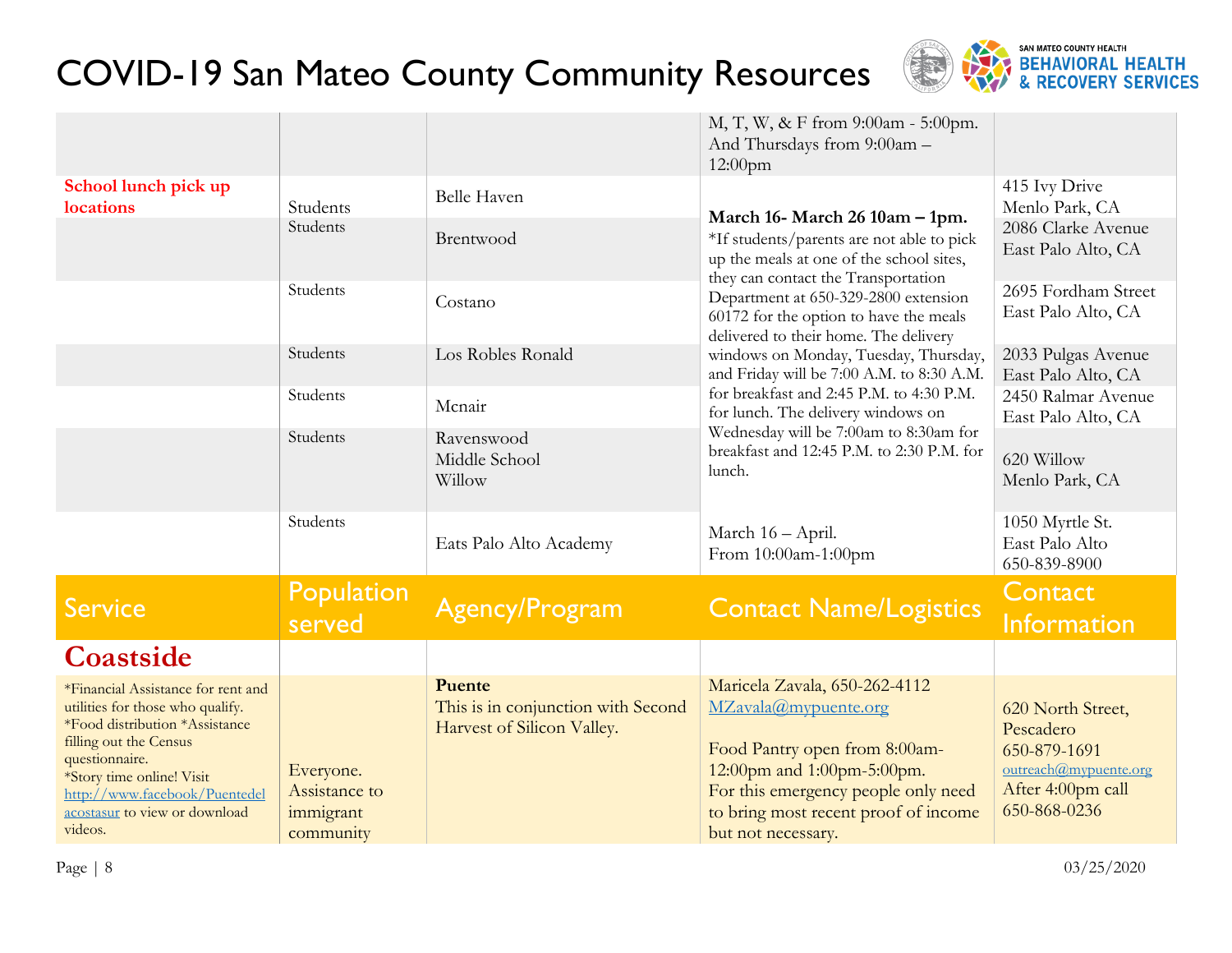

| *Picking up groceries and<br>mediation for adult +55 without<br>other support systems.<br>*Immigration case intakes and<br>other legal services that can be<br>provided by interviews over the<br>phone or Internet.<br>*Weekly Health Clinic<br>*Urgent Notary Public services<br>*ACE and MediCal Applications<br>*CalFresh Applications<br>*Assistance with unemployment<br>applications |                                        |                        |                                                                                                                                                                                                                                                                           |                                                                                                                 |
|---------------------------------------------------------------------------------------------------------------------------------------------------------------------------------------------------------------------------------------------------------------------------------------------------------------------------------------------------------------------------------------------|----------------------------------------|------------------------|---------------------------------------------------------------------------------------------------------------------------------------------------------------------------------------------------------------------------------------------------------------------------|-----------------------------------------------------------------------------------------------------------------|
| Gift Cards                                                                                                                                                                                                                                                                                                                                                                                  | Families and<br>residents in need.     | Mariners Church        | Call Ivette Moctezuma for assistance:<br>650-303-7038<br>ivette@mariners.org                                                                                                                                                                                              | 100 Stone Pine Rd,<br>Half Moon Bay<br>$(650)$ 726-5959                                                         |
| Food Pantry                                                                                                                                                                                                                                                                                                                                                                                 | Everyone,<br>Assistance for<br>Seniors | Coastside Hope         | Food Pantry open from 8:00am-<br>12:00pm and 1:00pm-5:00pm.<br>For this emergency people only need<br>to bring most recent proof of income<br>but not necessary.                                                                                                          | Sonia Barba<br>650-523-3536<br>www.seniorcoastsiders.com<br>99 Avenue Alhambra<br>#1089<br>El Granada, CA 94018 |
| Food Pantry, Emergency<br>Resources with rent,<br>utilities, unemployment, Cal<br>fresh                                                                                                                                                                                                                                                                                                     | Everyone,<br>Assistance for<br>seniors | Puente de la Costa Sur | Open with limited staff from 1:00pm-<br>$4:00$ pm.<br>picking up groceries and medication<br>for adults 55+ who don't have<br>another support system through<br>families and friends. Monday-Friday<br>form 9:00am-4:00pm call 650-879-<br>1691 or outreach@mypuente.org. | 620 North Street<br>Pescadero, CA 94060                                                                         |
| Hot meals 3/day                                                                                                                                                                                                                                                                                                                                                                             | Seniors                                | Senior Coastsiders     | More than 100 seniors may need their<br>meals.                                                                                                                                                                                                                            | <b>Tracy Gold</b><br>650-726-9056                                                                               |
| Tele mental health for<br>families and regular check<br>ins to manage this crisis.                                                                                                                                                                                                                                                                                                          | Children and<br>families               | <b>ALAS</b>            | Phone Services only                                                                                                                                                                                                                                                       | 925-308-6391                                                                                                    |